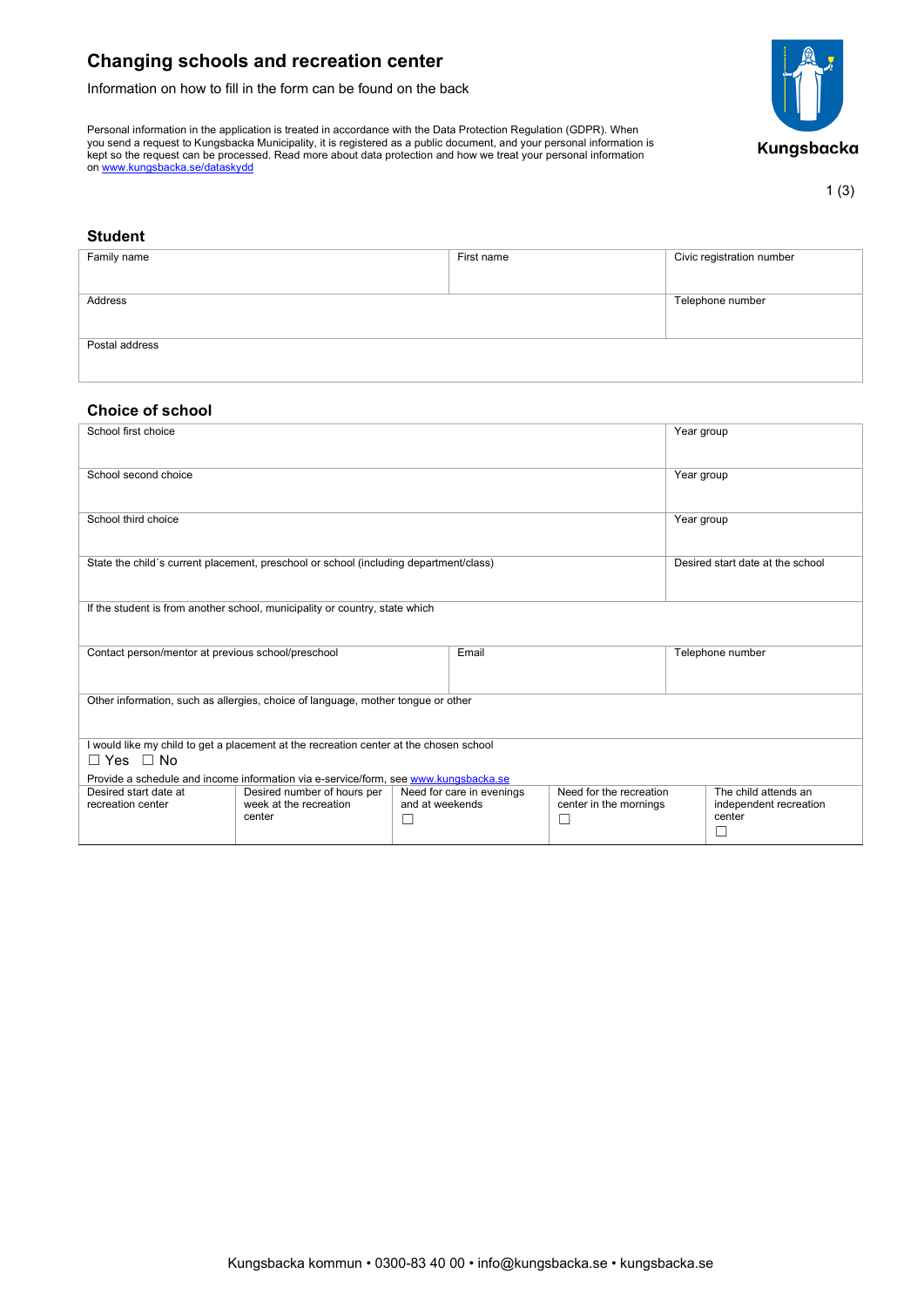# **Guardian´s signatures**

| <b>Guardian 1</b>                    |                | <b>Guardian 2</b>                    |                |  |  |  |
|--------------------------------------|----------------|--------------------------------------|----------------|--|--|--|
| Place and date                       |                | Place and date                       |                |  |  |  |
| Guardian's civic registration number |                | Guardian's civic registration number |                |  |  |  |
| Guardian's signature                 |                | Guardian's signature                 |                |  |  |  |
| Print name                           |                | Print name                           |                |  |  |  |
| Email                                |                | Email                                |                |  |  |  |
| Telephone home/mobile                | Telephone work | Telephone home/mobile                | Telephone work |  |  |  |
| $O = 1$ and an absolute $\Box$       |                |                                      |                |  |  |  |

#### Sole custody as above  $\Box$

If one guardian has sole custody, only this guardian's signature is required.

When choosing or changing school, a placement notice is sent to the guardian and the new school. Certain decisions regarding the choice of school can be appealed to the Swedish Schools Appeals Board. A form for this is attached if necessary

# **The application is to be signed and send to**

[grundskola.valavskola@kungsbacka.se](mailto:grundskola.valavskola@kungsbacka.se) or by regular mail to

Kungsbacka kommun Förskola & Grundskola Central elevhantering 434 81 Kungsbacka

If you have any questions, contact the municipality's customer center Kungsbacka directly on telephone number

0300-83 40 00, alternatively via e-mail t[o info@kungsbacka.se](mailto:info@kungsbacka.se)